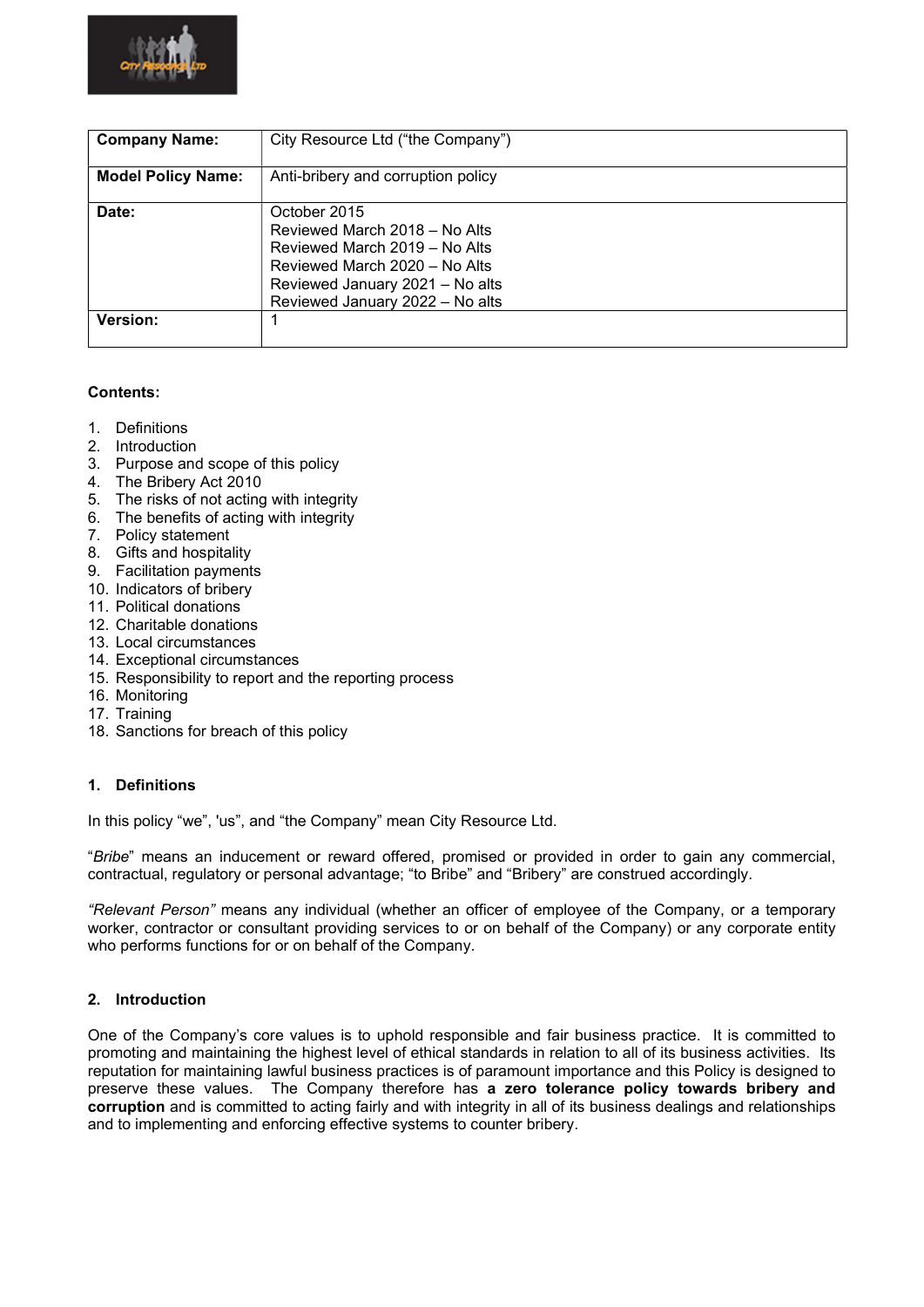

## 3. Purpose and scope of this policy

This Policy sets out the steps all of us must take to prevent bribery and corruption in our business and to comply with relevant legislation. It is aimed at:

- ensuring compliance with anti-bribery laws, rules and regulations, not just within the UK but in any other country within which the Company may carry out its business or in relation to which its business may be connected;
- enabling any Relevant Person to understand the risks associated with bribery and to encourage them to be vigilant and effectively recognise, prevent and report any wrongdoing, whether by themselves or others;
- providing suitable and secure reporting and communication channels and ensuring that any information that is reported is properly and effectively dealt with;
- creating and maintaining a rigorous and effective framework for dealing with any suspected instances of bribery or corruption.

All Relevant Persons are expected to adhere to the principles set out in this Policy.

# 4. The Bribery Act 2010

The Bribery Act 2010 (the Bribery Act) came into force on 1 July 2011. The Bribery Act affects the Company in its business relations anywhere in the world.

Under the Bribery Act it is an offence to:

- 1. bribe a person i.e. to offer, promise or give a financial or other advantage to another person, whether within the UK or abroad, with the intention of inducing or rewarding improper conduct;
- 2. receive a Bribe i.e. to request, agree to receive or accept a financial or other advantage for or in relation to improper conduct;
- 3. bribe a foreign public official; and
- 4. fail to prevent Bribery.

### 5. Risks of not acting with integrity

Involvement in Bribery or corruption carries many risks. Among them are:

- a company which pays or accepts Bribes is not in control of its business and is at risk of blackmail;
- if the Company is found guilty of Bribery or even of failing to have adequate procedures in place to prevent Bribery, it will be subject to unlimited fines;
- any person found guilty of Bribery will be subject to fines and/or imprisonment of up to 10 years;
- a public exposure, or even allegation, of bribery would entail severe reputational damage. The Company's banking or supply facilities might be withdrawn or be available on much less favourable terms, and the Company could be blacklisted as an approved tenderer for both public and private sector contracts;
- the cost of our insurance cover could increase very significantly; and
- good people will not want to work for us.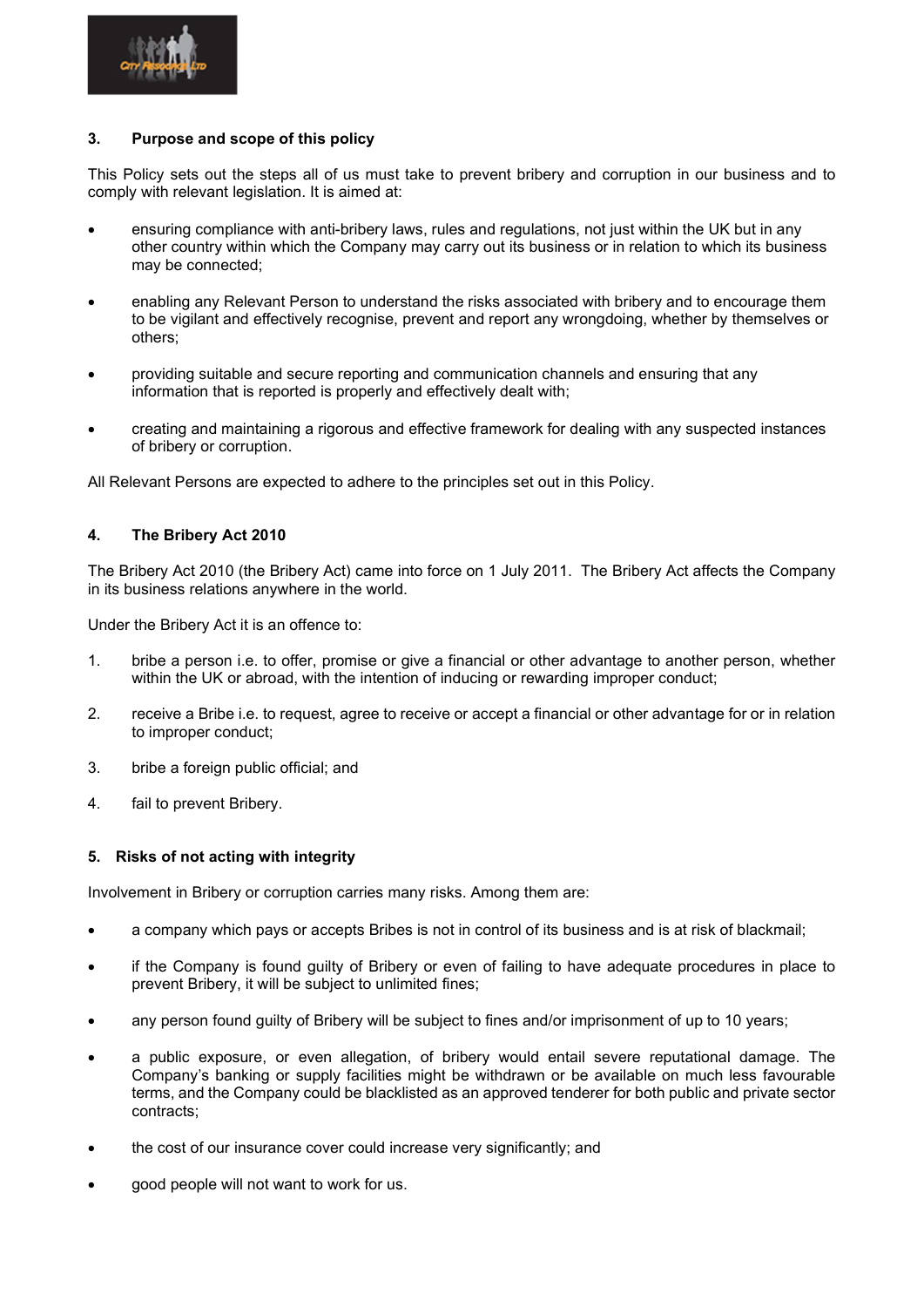

# 6. Benefits of acting with integrity

Equally, there are very clear benefits to acting with propriety. These include:

- we increase our chances of being selected as a supplier in both the public and private sectors;
- we remain in good standing with our banks and our own suppliers and they will want to keep doing business with us;
- a business with high ethical standards is a good place to work; and
- it is a requirement of the REC Code of Professional Practice that we act with integrity at all times.

## 7. Policy statement

All Relevant Persons and Associated Persons are required at all times:

- not to commit an offence listed above at section 4 or any other offence;
- to comply with the Bribery Act;
- to act honestly, responsibly and with integrity;
- to safeguard and uphold the Company's core values by operating in an ethical, professional and lawful manner at all times.

Bribery of any kind is strictly prohibited. Under no circumstances should any provision be made, money set aside or accounts created for the purposes of facilitating the payment or receipt of a Bribe. All Relevant Persons and all Associated Persons are expected to adhere strictly at all times to the guidelines set out in this Policy. If you are in doubt as to what might amount to bribery or what might constitute a breach of this Policy, refer the matter to the Company HR Manager.

# 8. Gifts and Hospitality

The Company occasionally provides gifts and hospitality to clients, customers, contractors, and suppliers. This is not prohibited by the Bribery Act provided the following requirements are met:

- the gift is not made with the intention of influencing a third party to obtain or retain business or a business advantage, or to reward the provision or retention of business or a business advantage;
- it complies with local laws;
- it is given in the Company's name, not in the giver's personal name;
- it does not include cash or a cash equivalent (such as gift vouchers);
- it is of an appropriate and reasonable type and value and given at an appropriate time;
- it is given openly, not secretly;
- it is approved in advance by a director of the Company.

In summary, it is not acceptable to give, promise to give, or offer, a payment, gift or hospitality with the expectation or hope that a business advantage will be received, or to reward a business advantage already given, or to accept a payment, gift or hospitality from a third party that you know or suspect is offered or provided with the expectation that it will obtain a business advantage for them.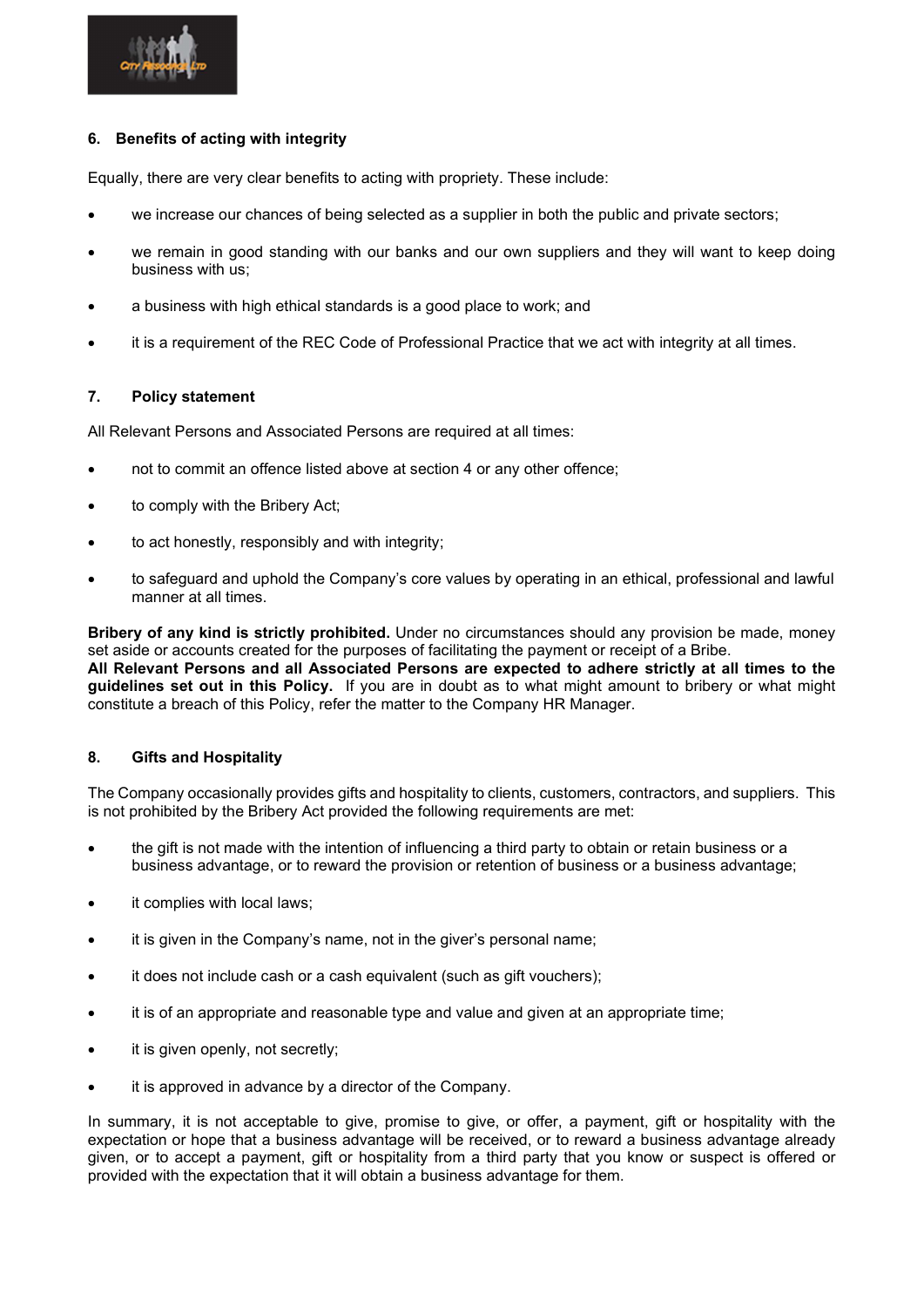

# 9. Facilitation payments

Any payment or gift to a public official or other person to secure or accelerate the prompt or proper performance of a routine government procedure or process, otherwise known as a "facilitation payment", is also strictly prohibited. Facilitation payments are not commonly paid in the UK but they are common in some other jurisdictions.

## 10. What are the indicators of bribery?

Common indicators of corruption include those listed below. There may well be others. For example:

- payments are for abnormal amounts (e.g. commission), or made in an unusual way, eg what would normally be a single payments is made in stages, through a bank account never previously used, or in a currency or via a country which has no connection with the transaction;
- process is bypassed for approval or sign-off of terms or submission of tender documents, payments, or other commercial matters; those whose job it is to monitor commercial processes (e.g [insert person or department specific to Company, e.g. Internal Audit]) may be prevented from or hindered in doing so;
- individuals are secretive about certain matters or relationships and/or insist on dealing with them personally. They may make trips at short notice without explanation, or have a more lavish lifestyle than expected;
- decisions are taken for which there is no clear rationale;
- records are incomplete or missing.

### 11. Political contributions

You should be aware that such contributions can be (or be seen as) Bribes in disguise. We do not make donations to political parties. No individual is to make a donation stated to be, or which could be taken to be, on our behalf without the prior approval of the Board. You may, of course, make political donations in a personal capacity but please be sensitive to how such contributions could be perceived, especially by those who are aware of your connection with the Company.

## 12. Charitable donations

Bribes may even be disguised as charitable donations. Whilst individuals may of course make personal donations to charity, they should not do so on behalf of the Company without prior approval from the Board.

#### 13. Local circumstances

We understand that different parts of the world have different social and cultural customs. This does not affect our position that we do not pay or accept bribes or act corruptly: we do not and will not. However, subject to that position, we understand the need to be sensitive to local customs. For example, there are cultures in which refusing (or even failing to offer) a gift is considered impolite, and could alienate a key contact. In such cases, please refer to the Human Resources Department.

### 14. Exceptional circumstances

In some circumstances a payment is justifiable. If one of our people is faced with a threat to his or her personal safety or that of another person if a payment is not made, they should pay it without fear of recrimination. In such cases, however, HR Manager must be contacted as soon as possible, and the payment and the circumstances in which it was made must be fully documented and reported to the Human Resources Director for the business concerned within five working days.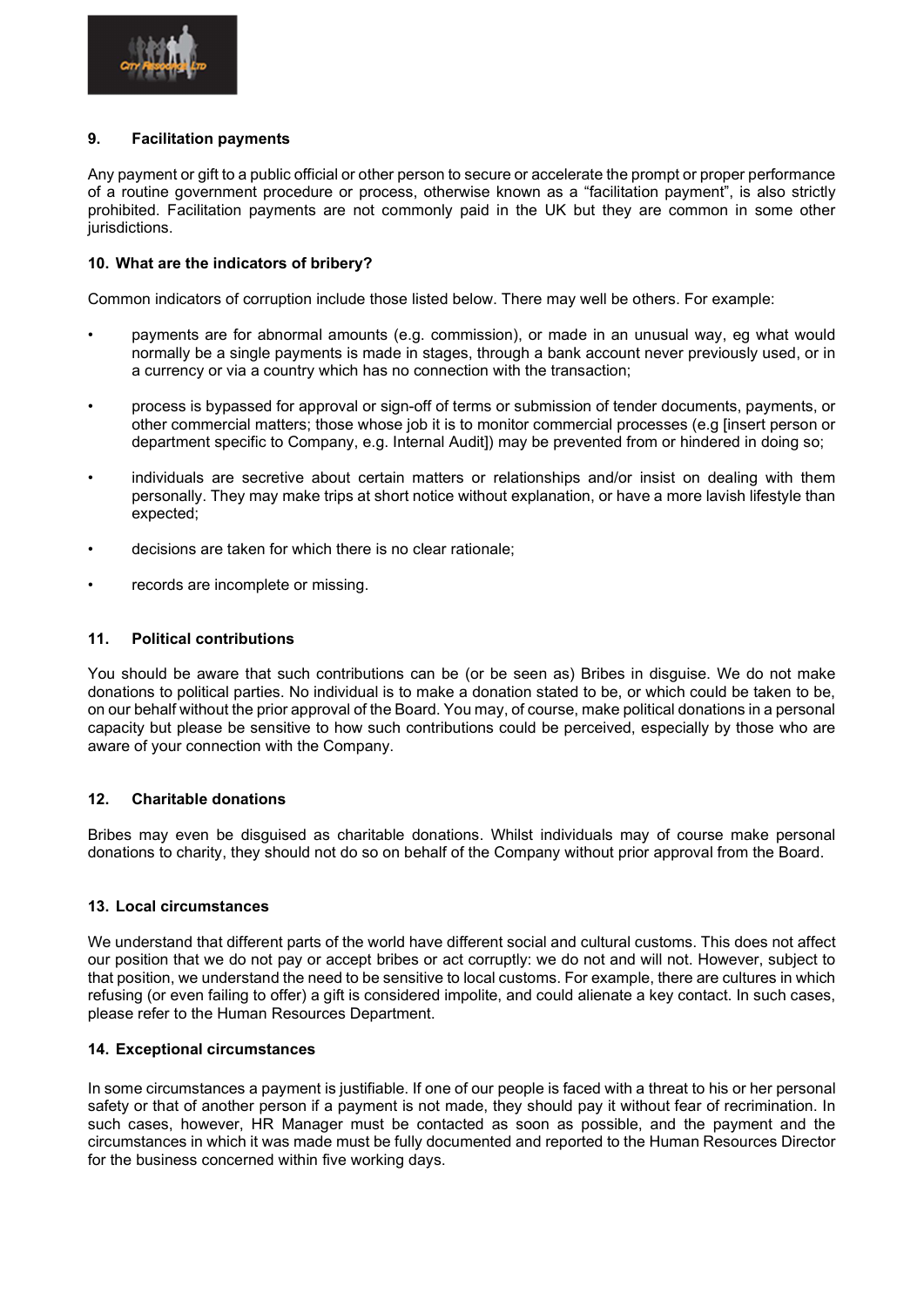

Such cases will be rare. All Relevant Persons visiting regions where they are more common should familiarise themselves, prior to travel, with current guidance relating to those countries. The Human Resources Department should be consulted if in doubt. For general information on travelling to a particular country, please consult the latest information from the Foreign and Commonwealth Office.

# 15. Responsibility to report and the reporting procedure

All Relevant Persons are contractually required to take whatever reasonable steps are necessary to ensure compliance with this Policy and to prevent, detect and report any suspected Bribery or corruption. All Relevant Persons have a duty to prevent, detect and report any incident of Bribery and any potential risks of Bribery. If you know or suspect that any Relevant Person plans to offer, promise or give a Bribe or to request, agree to receive or accept a Bribe in connection with the Company's business, you must disclose this to HR Manager as quickly as possible to allow appropriate action to be taken promptly.

The Company is committed to taking appropriate action against Bribery and corruption. This may include either reporting the matter to an appropriate external government department, regulatory agency or the police and/or taking internal disciplinary action against relevant employees and/or terminating contracts with associated persons.

The Company will keep your disclosure confidential during any investigation it undertakes to the extent that this is practical and appropriate in the circumstances. The Company will support anyone who raises genuine concerns in good faith under this Policy, even if they turn out to be mistaken. The Company is also committed to ensuring nobody suffers any detrimental treatment as a result of refusing to take part in bribery or corruption, or because of reporting in good faith their suspicion that an actual or potential bribery or corruption offence has taken place or may take place in the future or because they may assist in the investigation of an allegation of Bribery or corruption.

# 16. Record keeping

All accounts, receipts, invoices and other documents and records relating to dealings with third parties must be prepared and maintained with strict accuracy and completeness. No accounts must be kept "off the record" to facilitate or conceal improper payments.

# 17. Monitoring compliance

The Company's HR Manager has primary responsibility for ensuring compliance with this Policy and will review its contents on a regular basis. S/he will be responsible for monitoring its effectiveness and will provide regular reports in this regard to the directors of the Company who have overall responsibility for ensuring this Policy complies with the Company's legal and ethical obligations.

# 18. Training

The Company will provide training to all employees to help them understand their duties and responsibilities under this Policy. The Company's zero tolerance approach to Bribery will also be communicated to all business partners at the outset of the business relationship with them and as appropriate thereafter.

# 19. Sanctions for breach of this Policy

A breach of any of the provisions of this Policy by any Relevant Person who is an officer or employee of the Company will constitute a disciplinary offence and will be dealt with in accordance with the Company's disciplinary procedure. Depending on the gravity of the offence, it may be treated as gross misconduct and could render the officer or employee liable to summary dismissal.

Breach of this policy by any Relevant Person who is a temporary worker, contractor or consultant providing his/ her services to the Company may lead to the immediate termination of that temporary worker's, contractor's or consultant's engagement by the Company.

Breach of this policy by any Relevant Person which is a corporate entity could lead to the suspension or